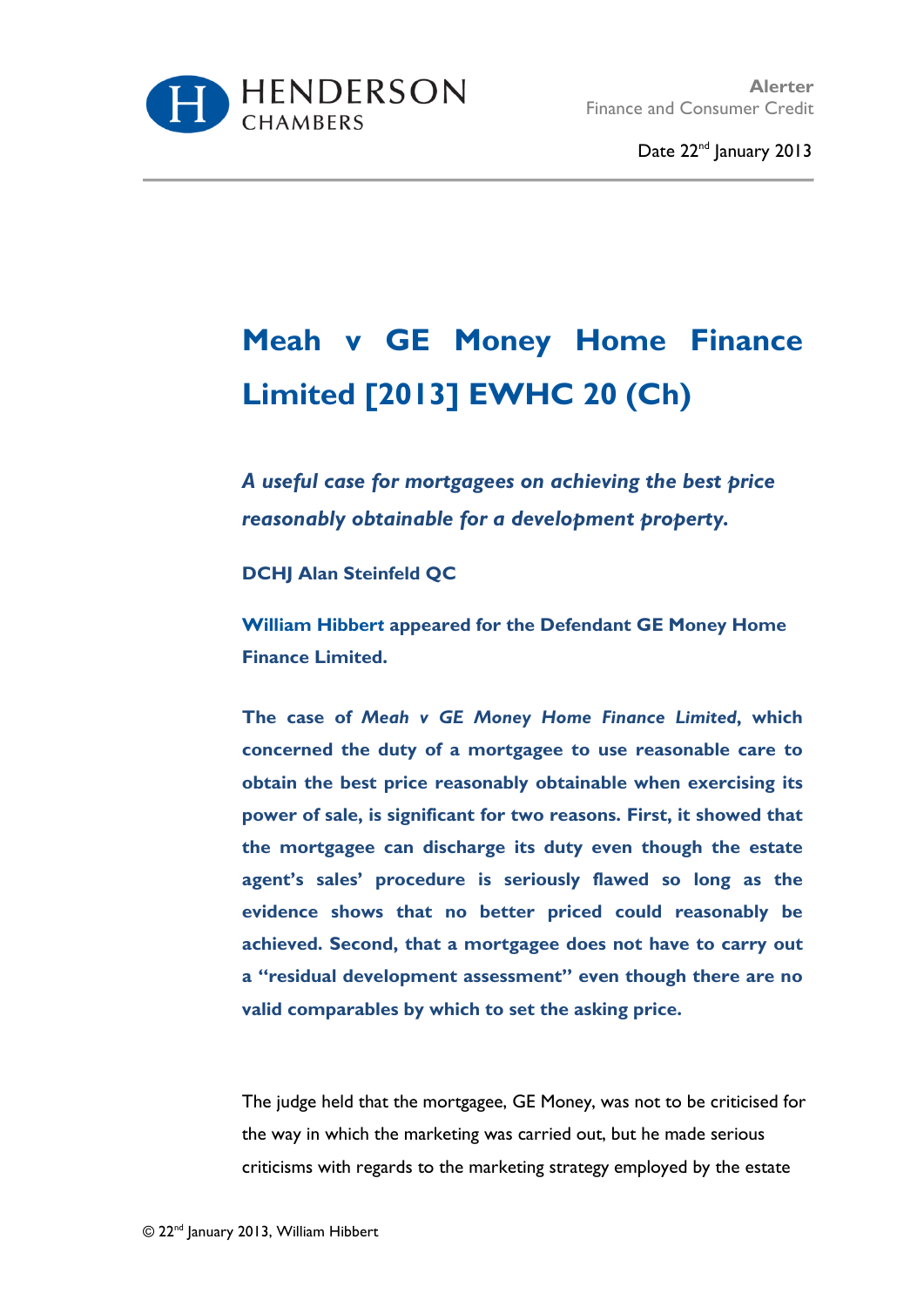

agents engaged by it. The property went on the market at £185,000 and sold at £221,500. The Claimant's evidence was that its value was approximately £320,000. The judge criticised the fact that the property was put on the market at a significantly reduced price to "generate interest" and that the development potential of the property was not mentioned in the promotional material. Nevertheless, although the judge considered that GE Money had to take responsibility for failings of the estate agent (in the light of *Raja v Austin Gray* [2002] EWCA Civ 1965 and *Cuckmere Brick Co. v Mutual Finance Ltd* [1971] 1 Ch 949), fortunately the property was sufficiently exposed to the market for the judge to find that the best price reasonably obtainable was in fact achieved, as a sufficient number of developers had seen the property and a "bidding war" had developed among them.

Secondly, the judge found that there were no valid comparables for valuing this development property with a view to setting the price at which the property should go on the market. The Claimant's expert evidence was that a residual development assessment should have been carried out – which means calculating the amount the property as developed would sell for, deducting the costs of the development and the developer's profit, to reach a value which developers could be expected to pay. This assessment gave a value approximately £100,000 greater than the price achieved. The judge however found that to require such an assessment would place an unreasonable burden on the mortgagee, given the numerous assumptions and variables associated with such a valuation method, including the nature of the proposed development, the assumed cost, the time estimate for completion and the eventual selling price of the developed property. The residual development valuation method may